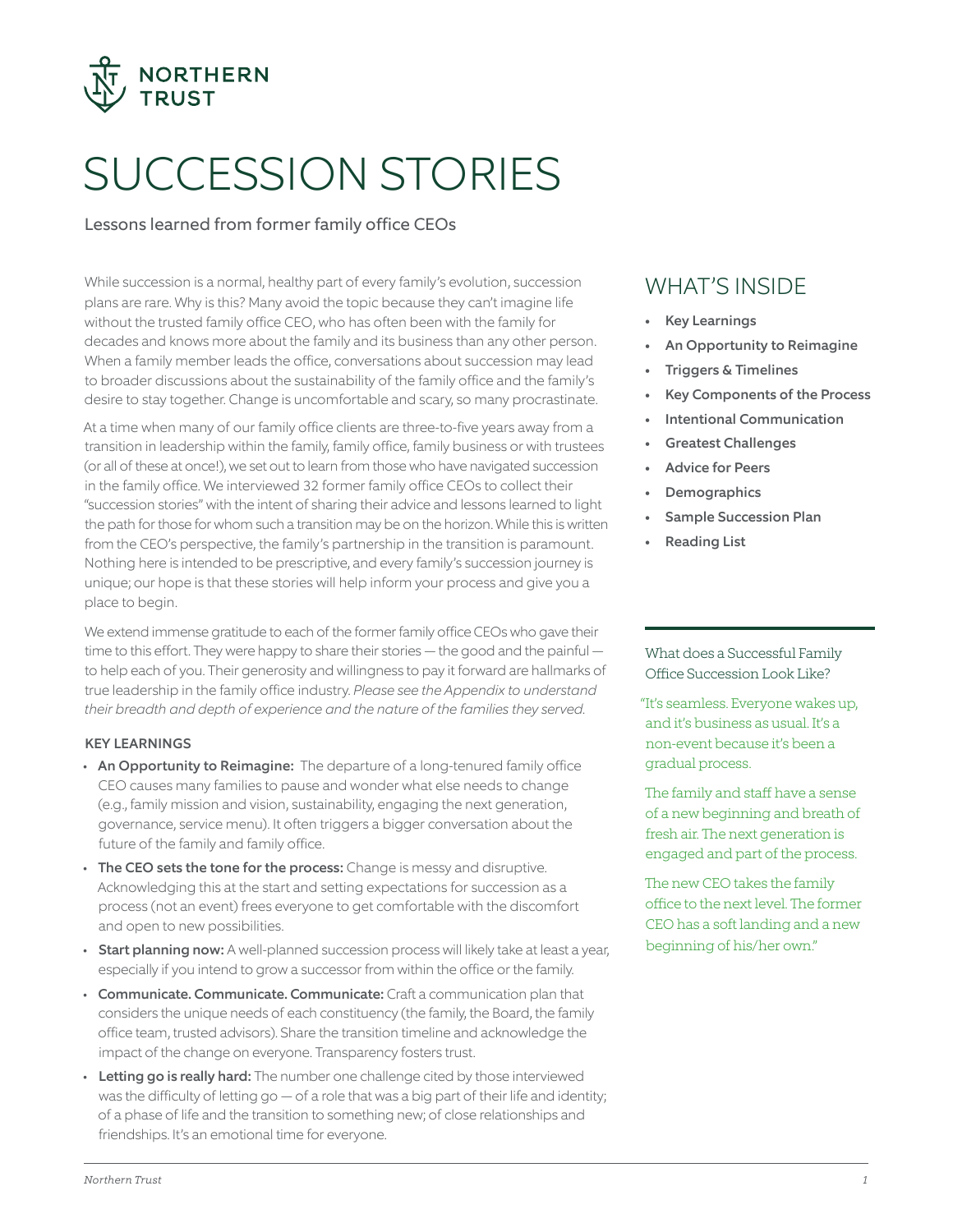#### AN OPPORTUNITY TO REIMAGINE

Most of those interviewed used their succession as an opportunity to pause and seek input from the family (especially the next generation) on the state of the family office overall, often as part of a broader strategic planning process. Some hired consultants and conducted family surveys to collect input on what services were needed and valued by the family.

In some offices, the CEO role was divided among multiple hires and led to other staff changes. For others, especially when a family member decided to step away from the CEO role, succession led to conversations about the sustainability of the office and the family's desire to stay together, often resulting in the decision to transition from a standalone family office to a virtual or multi-family office. Some revisited their governance program to ensure that there was proper training and opportunity for the next generation to engage with the family and the office. None described a situation where Jamie decided to leave, so they hired a new Jamie.

The changes resulting from the CEO's succession touched everything from the office's mission and vision to the service menu and policies and procedures. The examples below reinforce the importance of considering succession as part of a broader strategic planning process and understanding its reach. One CEO noted that the strategic plan that they created was a tremendous resource for his successor.

Other changes that resulted from the CEO's succession:

"Though the family had a business continuity plan in place and my role was well-documented, the Board 'paused' to think about what was needed and hired a consultant to work with the Board Chair to interview the Board, key clients, officers of the family office, about what was needed in a successor."

"We did systematic outreach with G4 to see what was needed and created a new management position for client service as my replacement. The CIO went to 40% time. The CFO relocated, and the controller stepped up. My transition initiated a lot of other changes in the staff."

"The family completed a strategic planning process to decide whether to stay together as a family. The focus of the office has shifted to the needs of the next gen."

"The family outsourced a lot of my role to an outside accounting firm. They also sold off the real estate that took a lot of my time and now use an OCIO. My transition led to their **streamlining** and outsourcing much of the work of the family office."

"My replacement needed a different background because the needs of the family had changed since I started the office. We revisited the office structure and governance with the family and started a governance committee involving both generations."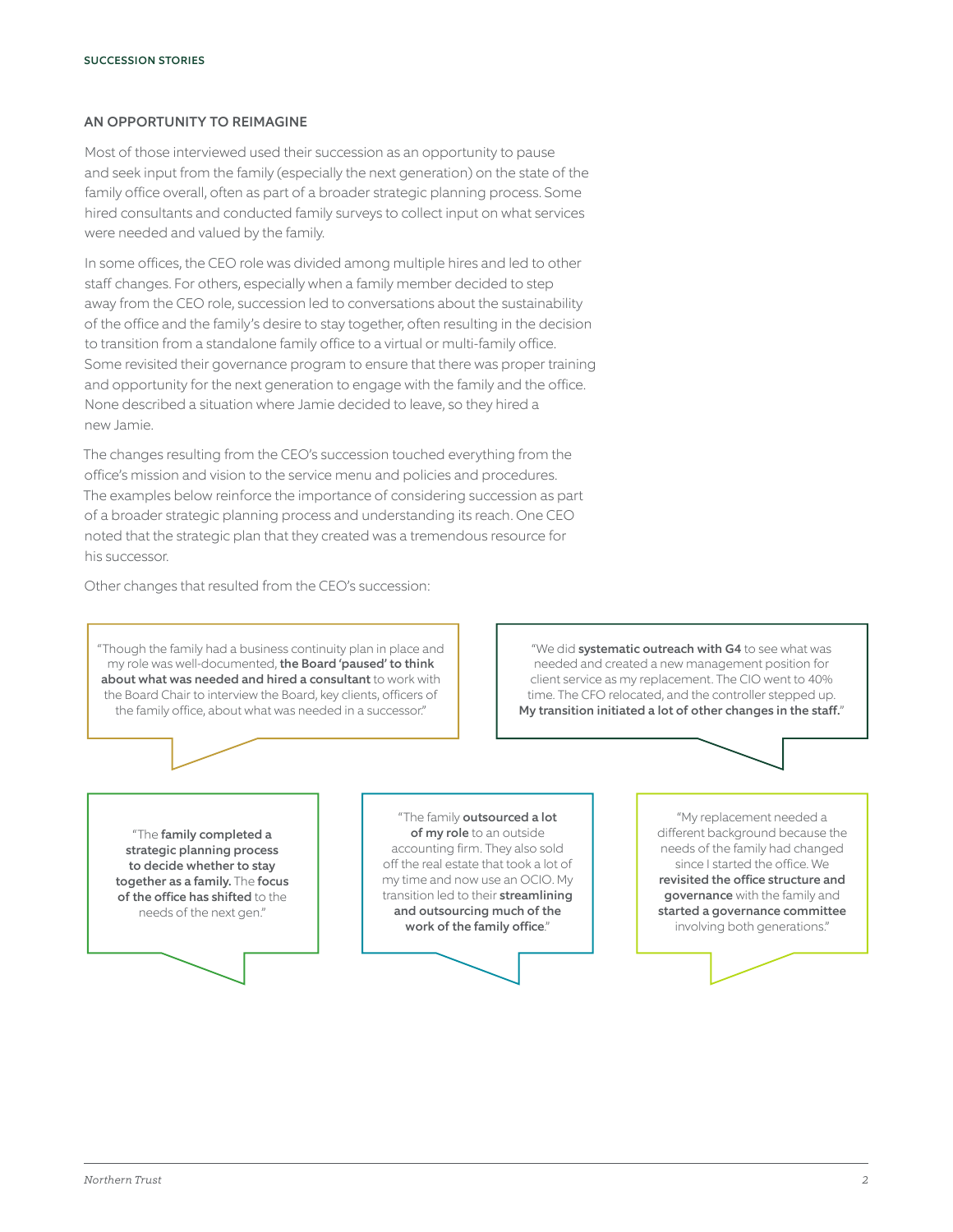#### TRIGGERS & TIMELINES

The succession stories we heard fall along a spectrum – from sudden changes – one CEO told the story of getting a call from the founder letting him know that he'd decided to go in a different direction and would be closing the office – to multi-year plans within a broader strategic planning process. The majority are somewhere in between.

All of the stories at the sudden end of the spectrum were tied to changes in the family or life events beyond anyone's control. These sudden changes often resulted in succession experiences that were abrupt and not part of a carefully formulated plan. In many cases, there wasn't one trigger but a combination of factors. For example, some noted that their desire to think about their next chapter aligned with the fact that it was time for the next generation to have "their person." Others at the long-term end of the spectrum recognized the need to articulate their succession plans to avoid losing their internal successor to other opportunities. Most of those interviewed initiated their succession.

Family offices who grow a successor from within and families with a family member CEO often have transitions that evolve over many years. The most common timeline for the CEOs we interviewed was between one and two years with two to three months of overlap with the successor.

#### KEY COMPONENTS OF THE SUCCESSION PROCESS

If you're a family office CEO and are wondering where to begin, inventorying your current responsibilities is a great place to start. As you would imagine, the job descriptions for the successor looked very different from the incumbent CEO because the nature and needs of the family had evolved over time. In most cases, these CEO transitions aligned with a generational transition in the family, so the needs of the next generation were carefully considered in the creation of the successor's job description. Many noted the importance of securing next generation input on the job description and candidates. This inventory of steps in the process is representative of most of those interviewed. Every situation is unique, and there is no one, right way.

#### FINDING AND PREPARING A SUCCESSOR

#### Internal v. External Successor



75% who hired an external successor

used an executive search firm

On the Job Training...

60% 2-3 months of overlap

*Those with multi-year plans had more intentional and defined training, including leadership development, gradual exposure to the family and the Board, family office conferences, and coaching.*

- $\Box$  Inventory the responsibilities of the current CEO.
- $\Box$  Develop a plan for the succession of information (e.g., Family Office Manual) and relationships (e.g., the Board, trusted advisors).
- $\Box$  Evaluate changes in family demographics and secure input from key stakeholders (family, Board, office management) about the family's goals for the next 5-to-10 years.
- $\Box$  Invest in training future leaders.
- $\Box$  Explore the need for other key hires and maintain transparent and open dialogue with the current family office team.
- $\Box$  Craft a job description that outlines the culture, qualifications and personal characteristics required.
- $\Box$  Decide on an internal/external successor and determine the decision-makers.
- $\Box$  Hire a search firm or draft a transition plan for the internal successor.
- $\Box$  Document a timeline with optimal overlap and training for the successor and host regular meetings with the family leadership and office team.
- $\Box$  Celebrate the departing CEO's contributions and the family's growth during his/her tenure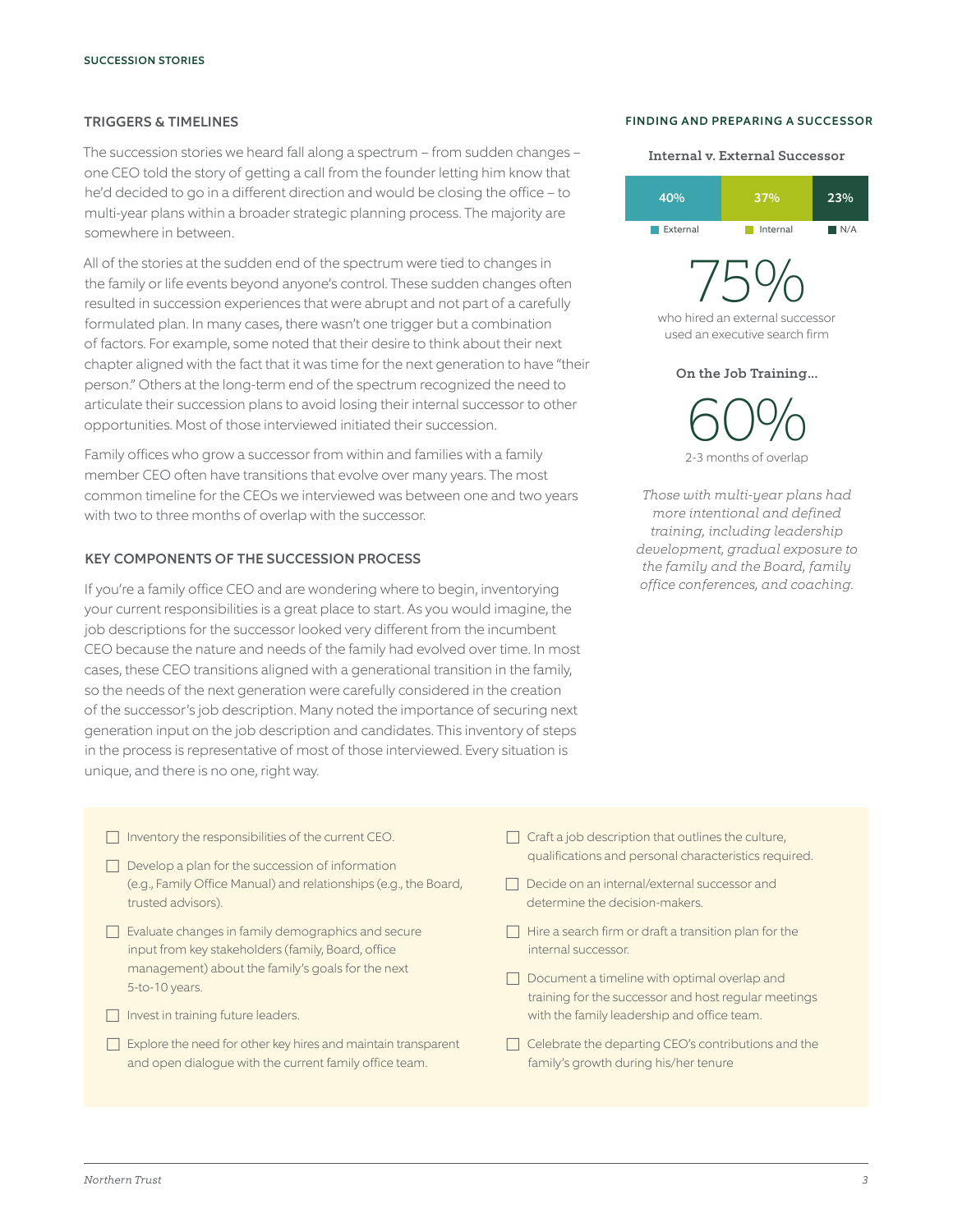#### INTENTIONAL COMMUNICATION

The insight about the CEO setting the tone for the process came through in many interviews. Even in the sudden stories, where the transition wasn't planned or the CEO's idea, there was a real commitment on the part of the departing CEO to leave things as best they could for the family and the staff. There was a recognition that their behavior would set the tone for everyone else. Many noted that they were partners in the process with the family.

Being thoughtful about the communication plan – how to communicate with whom, when – is critical. In a family office, the CEO's succession affects everyone. It is important to consider the impact of this change on each stakeholder and craft a communication plan that honors each relationship. Think carefully about the timing and nature of your communication. Some noted the importance of meeting with key family members in person to share the news and the discretion required early in the process to avoid hurt feelings.

Transparency with the staff is key, especially in small offices where change may cause people to wonder about their own job security. Sharing the transition plan and what it means for each employee gives the staff comfort and may minimize additional turnover. Most of those interviewed told the founder or family leaders first, then key members of the staff, and then the entire family.

# "The CEO sets the tone for the entire process…

When you say, 'You're going to be just fine because the infrastructure and culture are solid' and believe it, they will, too.

Ambivalence creates insecurity. The leader models the behavior, fostering independence and resilience"

#### GREATEST CHALLENGES

We asked the CEOs to reflect on their greatest succession challenge. Their responses aligned around four key themes shown here:

- 1. Letting go: This relates to the CEO's readiness, as well as the challenge of helping the family let go.
- 2. It's emotional: Many were surprised by how emotional the experience was. Leaving a role and trusted relationships you've built over decades of your life, is hard.
- 3. Helping the family navigate the change: These ranged from issues like securing buy-in on what was needed in a successor to keeping the process moving and working to preserve family harmony.
- 4. Communication: Some noted the challenge of transferring the knowledge that was in their heads; others spoke of the desire to help others see the opportunity amid chaos and change. Many talked about the staff, specifically about calming their fears.

#### Letting Go

- "Respecting boundaries to allow the transition to succeed"
- "Helping the senior generation let go"
- "Keeping my hands out of the pie"
- "The ability to truly step away and let go"

#### Family Issues

- "Keeping the process moving"
- "Minimal governance and policies and procedures"
- "Maintaining family harmony"
- "Lack of clarity about what the family wants in a successor"
- "Managing the family's strategic planning process"

#### Communication

- "Communication was complicated - whom to talk to when"
- "Helping everyone see the opportunity in the transition"
- "Reassuring the staff; they were scared"
- "Preparing the staff for the transition"
- "Getting everything out of my head and on paper for the family"

#### Emotions

- "Letting go of long-term relationships"
- "When you're with a family for decades, you're almost like family. The emotional part was the hardest."
- "Helping the family get comfortable with my successor"
- "Doing what's best for the family at my own expense"
- "It was more emotional than I thought it would be"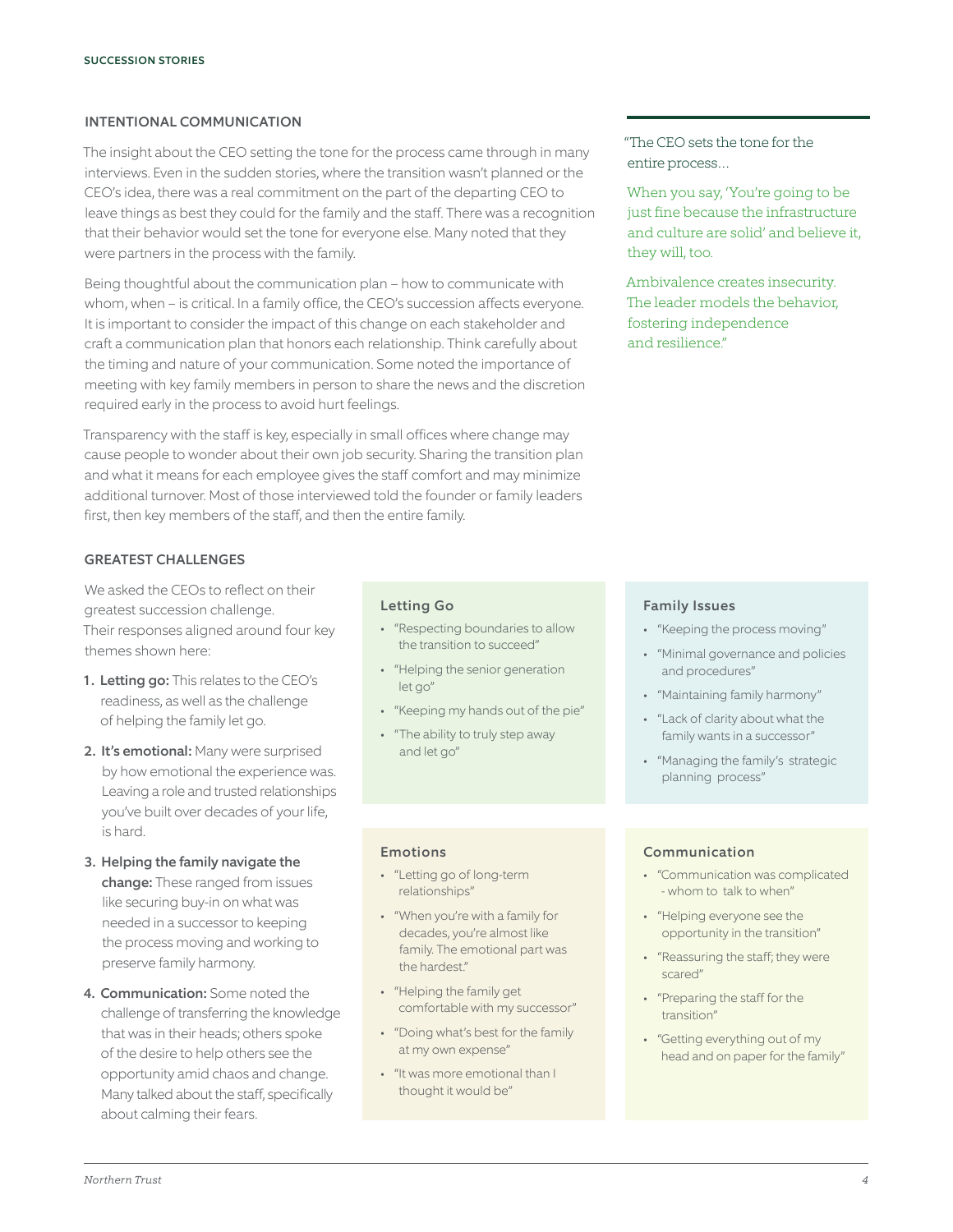## **REFLECTIONS**

When we asked the CEOs what, if anything, they would do differently looking back on this experience. The short answer was MORE:

- time on strategic planning
- documentation of roles, responsibilities, procedures
- self-care
- buy-in; the family succession was harder than the management succession
- time on the selection process
- overlap with my successor
- staff and advisors involved

Many said that they wouldn't change a thing because they had done their best with what they had for the good of the family.

#### ADVICE FOR PEERS

The advice offered by these experienced CEOs is shown below. The upper left essentially encourages everyone to start planning now. At the top right we see the reminder that your succession is an opportunity to revisit the family's goals for the future. The lower quadrants remind transitioning leaders to be certain of their readiness to let go and to take time to think about what's next for their own futures. Many wished they had invested more energy in planning their next phase, as well as setting the family and staff up for success.



| "It's never too early to be talking about succession."     | "It's not just about succession; it's part of a broader          |
|------------------------------------------------------------|------------------------------------------------------------------|
| Have emergency succession plan in place and start          | conversation about the family's strategic goals for the future." |
| $\overline{1}$                                             | Revisit the service menu to ensure that it aligns with the       |
| working on a long-term plan now.                           | needs of the next generation.                                    |
| Your last gift to the family is to walk them through this. | Make sure the next generation is involved in the search          |
| $\overline{2}$                                             | $\overline{2}$                                                   |
| You set the tone for the process.                          | process.                                                         |
| Consider having a consultant(s) help you, especially if    | Think about the entire staff and how this transition will        |
| $\overline{3}$                                             | $\overline{3}$                                                   |
| the succession is linked with a generational transition.   | affect them.                                                     |
| "Make sure you're ready to retire and are not looking      | "Take time to know what you want to do next."                    |
|                                                            |                                                                  |
| over your shoulder."                                       | Periodically stop and pay attention to you - is the role still   |
| Your successor is not your decision. Seek input from       | filling you up? So often we are so focused on the family         |
| those he/she will serve.                                   | that we forget to think about our future.                        |
| If you stay on, have a defined project and stay away       | Make sure to think through your plan before you share it         |
| $\overline{2}$                                             | $\overline{2}$                                                   |
| from the family. Let the new leader lead!                  | with the family.                                                 |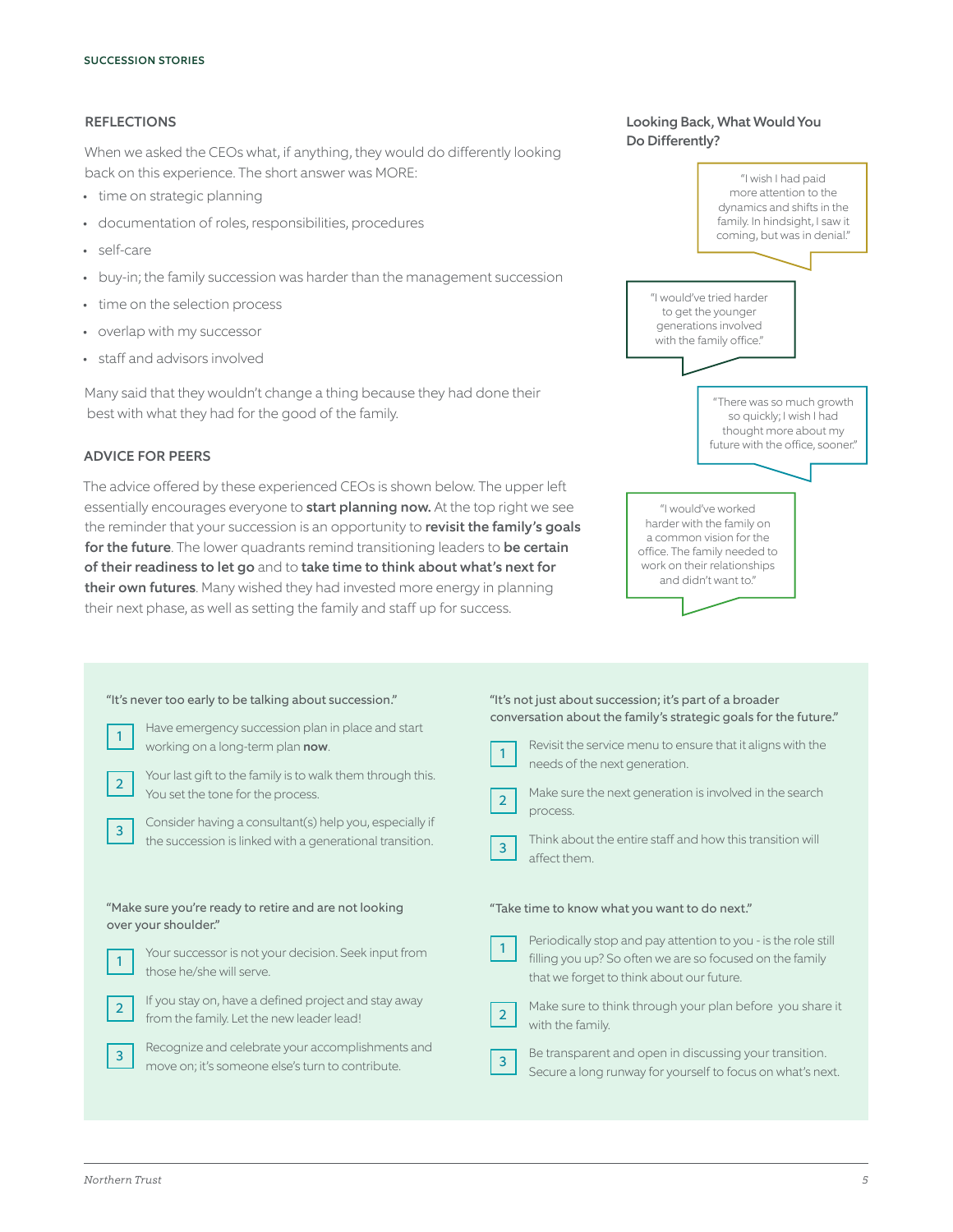### HONORING THE TRANSITION

It is important to celebrate and honor the transition. Many had farewell dinners with the family and the staff where they received memory books and videos with well wishes from the family and the staff.

A few tied their celebrations to anniversaries in the family business or family office to honor the CEO's contribution and the family's growth during his or her tenure.

When the transition is sudden or unplanned and a party is not appropriate, some commemoration of that phase of the family's history and an opportunity for those who remain to process their feelings about it is important.

In closing, we want to acknowledge the complexity of the topic of succession and encourage those of you who have yet to craft your plan to begin to think about this change for yourself and for each of the constituencies you serve. Our hope is that the experiences shared here and the resources in the Appendix that follows provide guidance for your journey.

#### TO LEARN MORE, PLEASE CONTACT:

#### Jane Flanagan

Director of Family Office Consulting 312-557-2025 or JPF7@ntrs.com

#### David C. Albright

Head of Client Development – Americas EMEA & APAC Regions 312-557-1900 or DCA2@ntrs.com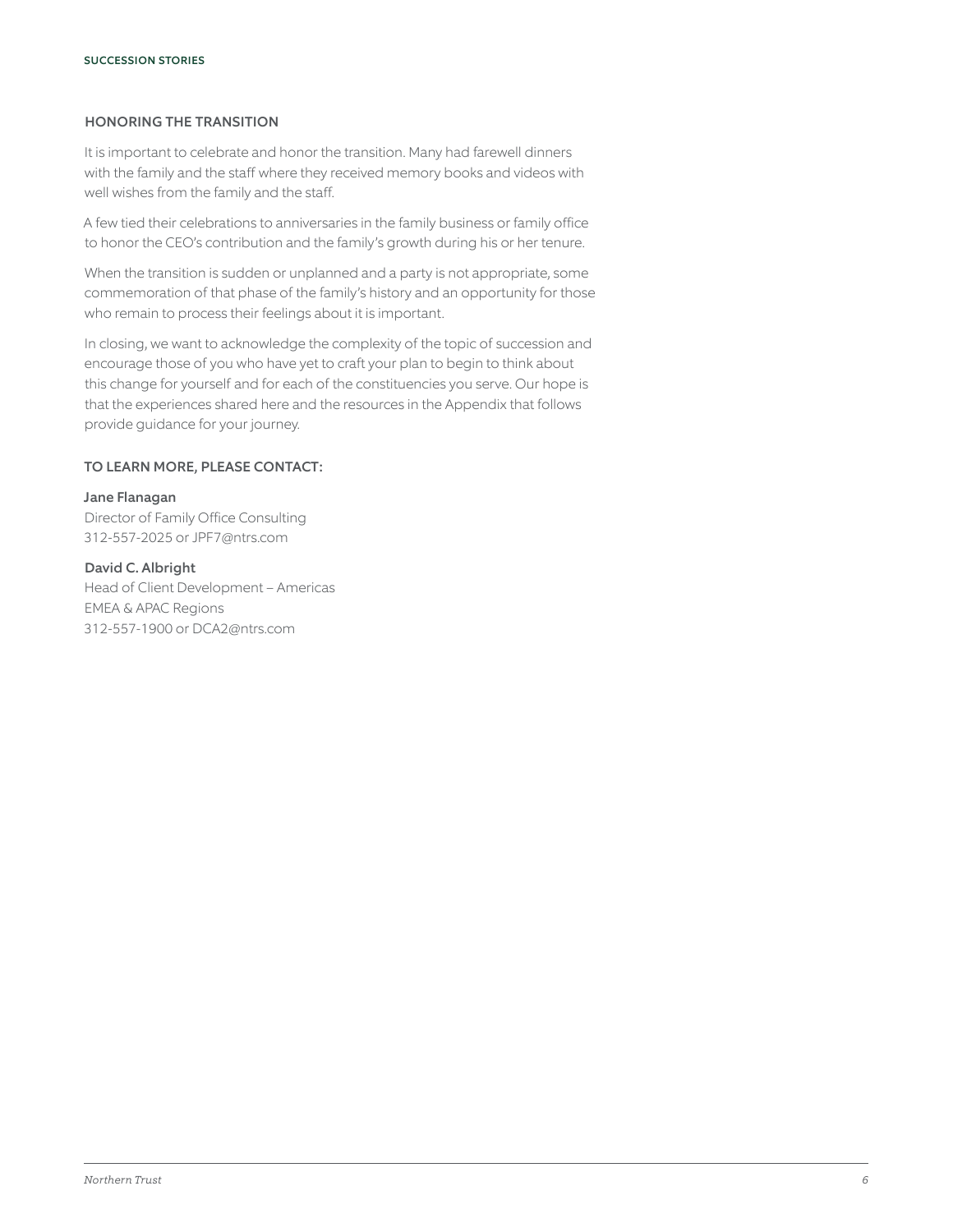# APPENDIX

# DEMOGRAPHICS - 32 CEO INTERVIEWS

# About the CEO

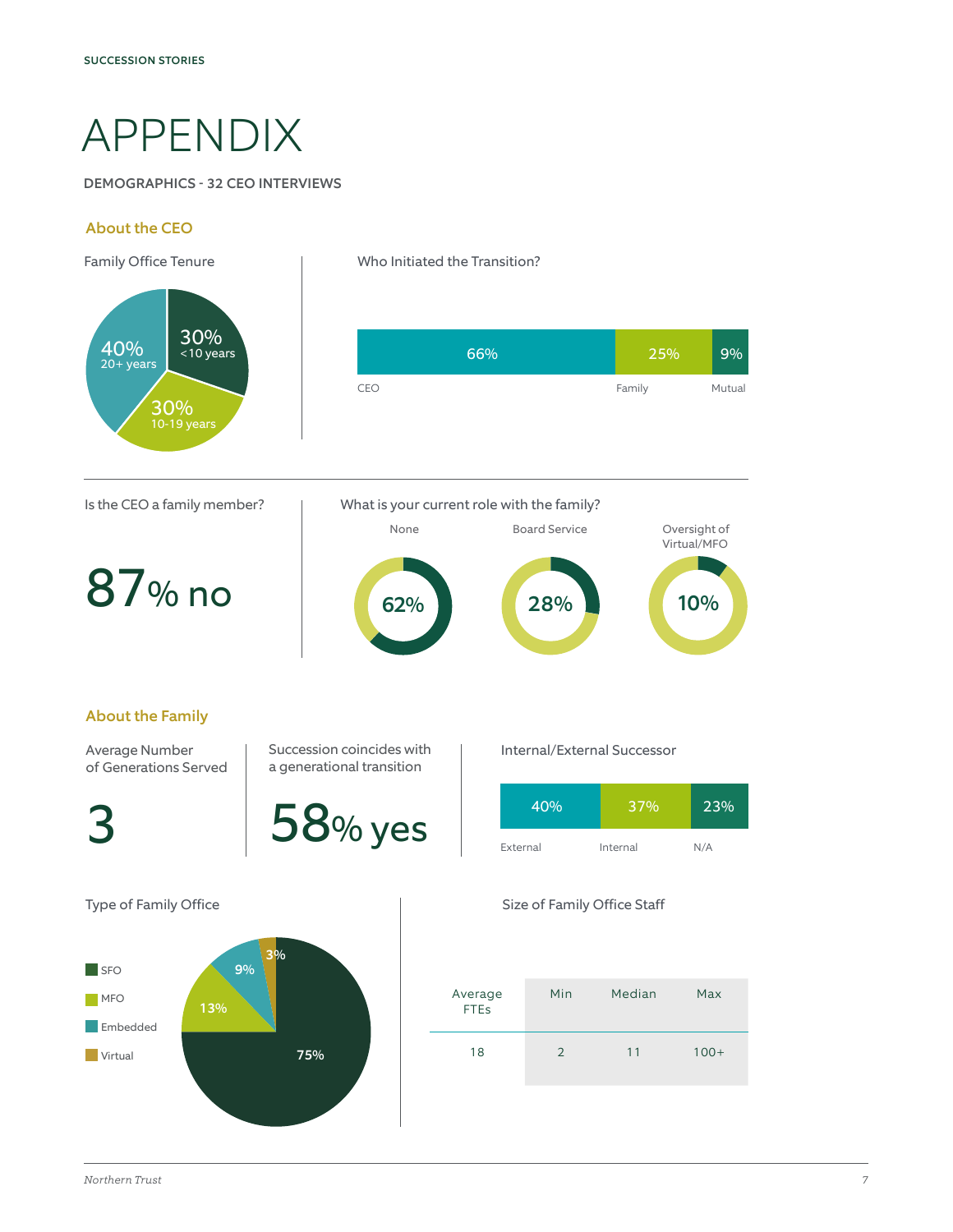The following succession plan is a real-world example. Every plan is unique and should be designed with the needs of your family and family office in mind.

# SAMPLE CEO SUCCESSION PLAN

- 1. Planned Transition: Ideally, the current President would communicate his intention to retire at least two years in advance.
	- a. At least nine months should be built into the transition plan for an external search. The Board should plan for at least six months of overlap if an external candidate is selected. The incumbent President would serve in an advisory capacity to the new President if all parties believe this would be beneficial.
	- b. If there is a possible internal candidate, this period of time could be used to provide additional developmental opportunities and to work more closely with the Company's Board of Directors.
- 2. **Unplanned Transition:** The Company's existing management team can step in on an interim basis in the event of an unplanned transition. The current employees have a good understanding of all aspects of our business and possess the skills necessary to ensure the organization continues to deliver general financial management services during the transition.
	- a. The Board Chair or an appointed family representative shall serve in an oversight role. They may consider appointing a transition team, rather than interim President, while a search is conducted. The Board Chair shall communicate with all interested constituents including: board members, family members, employees of the Company, trustees and clients once a plan is developed.
	- b. Attached is a list of responsibilities which would be divided up during a transition.
	- c. There is an insurance policy if the President passes away unexpectedly. These resources can be used to help fund the process and the position.

#### Search Process:

The Board Chair shall establish a search committee and may or may not want to serve as head of that committee. It will be important to involve the board members and family members with representation from each of the family branches and generations. The family representatives of the search committee will decide the involvement of outside board members in the process.

Attached is a current position description and internal list of responsibilities. This should be viewed as a starting point that the search committee, with input from the Board and family branch representatives, will modify to reflect the needs and circumstances at the time.

#### Qualifications and Experience:

- A minimum of fifteen to twenty years with another family office or a related business such as a private trust company, private bank, investment consulting or financial planning firm
- An M.B.A. is desirable
- A broad knowledge of investments and the investment process
- Excellent financial and analytical skills
- Demonstrated experience managing a seasoned group of professionals
- Demonstrated experience operating at both the strategic and tactical level

Where to look: Executive recruiters, Family Office Exchange, other single family offices, multi-family offices, accounting firms and financial institutions.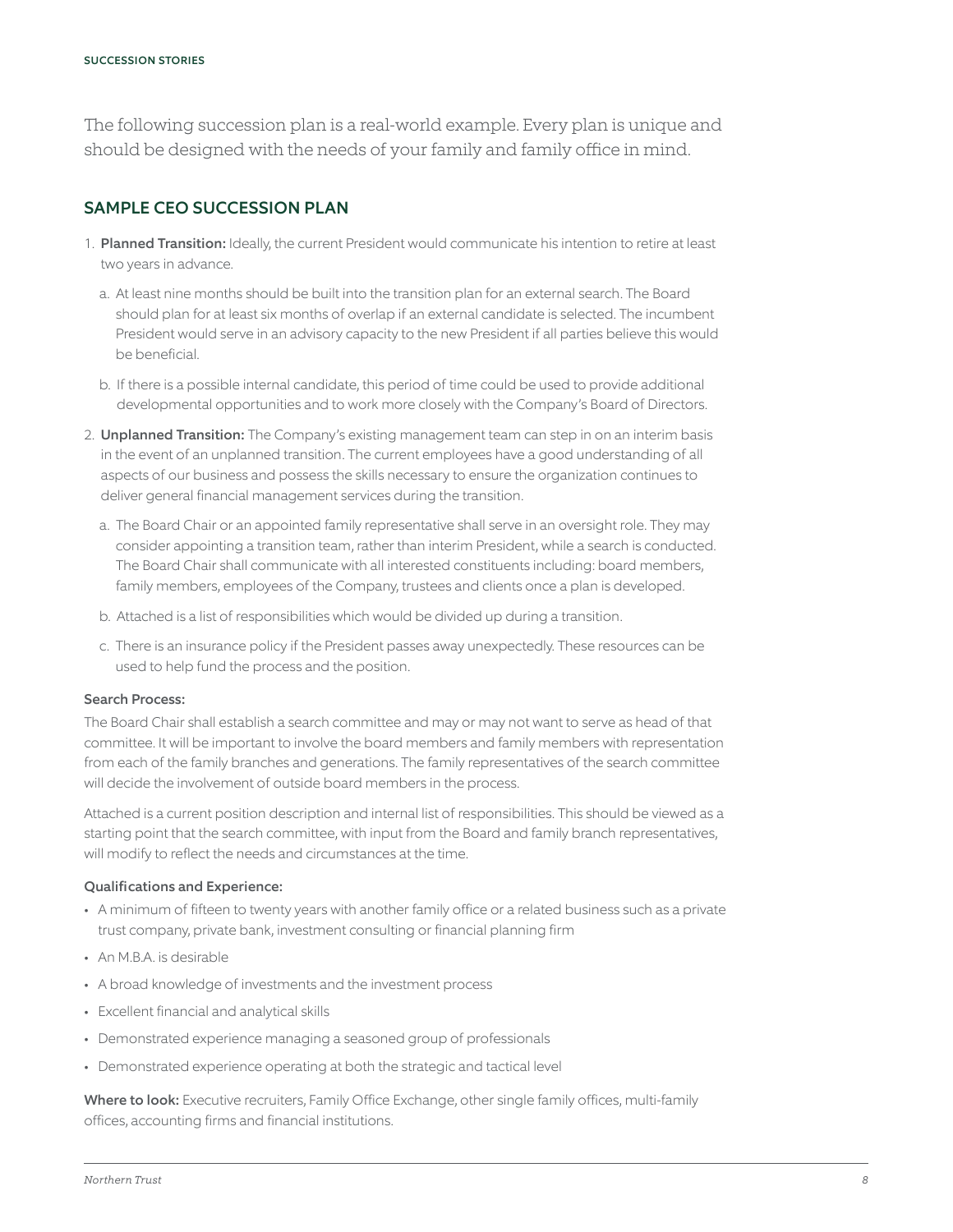# SAMPLE CEO SUCCESSION PLAN

#### POSITION DESCRIPTION

#### President

#### Reports to: The Board of Directors

- Sets the strategic direction of Company in collaboration with the Board of Directors.
- Clearly communicates the mission, vision and values and implements the strategic business plan.
- Coordinates the delivery of the eight services provided by the family office.
- Attracts, develops and retains a high caliber group of professionals to further the mission of the family office.

#### Principal Responsibilities:

- 1. To manage the Company:
	- Provide supervision and leadership to employees, including hiring outstanding service providers to provide a team approach among all employees and service providers.
	- Present an annual budget for approval by the Board and maintain sources of income required to sustain and grow the business.
	- Provide a long-term vision to the family members.
- 2. To provide leadership and supervision:
	- Develop and recommend to the owners processes designed to enable them to discuss and clarify their interests and expectations of the Company.
	- Maintain communications with all Directors, especially the Chair.
	- Plan and coordinate the board meetings, family meetings and other meetings of the family.
	- Work closely and educate the family members to provide for a smooth transition to the next generation.
- 3. To plan and introduce change:
	- Be familiar with trends in the fiduciary, investment and financial services industries which may present opportunities or regulatory challenges for the Company.
	- Develop with the staff ways to use technology to improve the Company's ability to meet clients' requirements.
- 4. Investments and financial planning:
	- Maintain relationships with existing managers.
	- Evaluate and recommend new investment opportunities to the Board of Directors.
	- Contribute to the financial and estate planning process of branch and individual families.
	- Add perspective and play a "devil's advocate" role to help arrive at the best planning advice.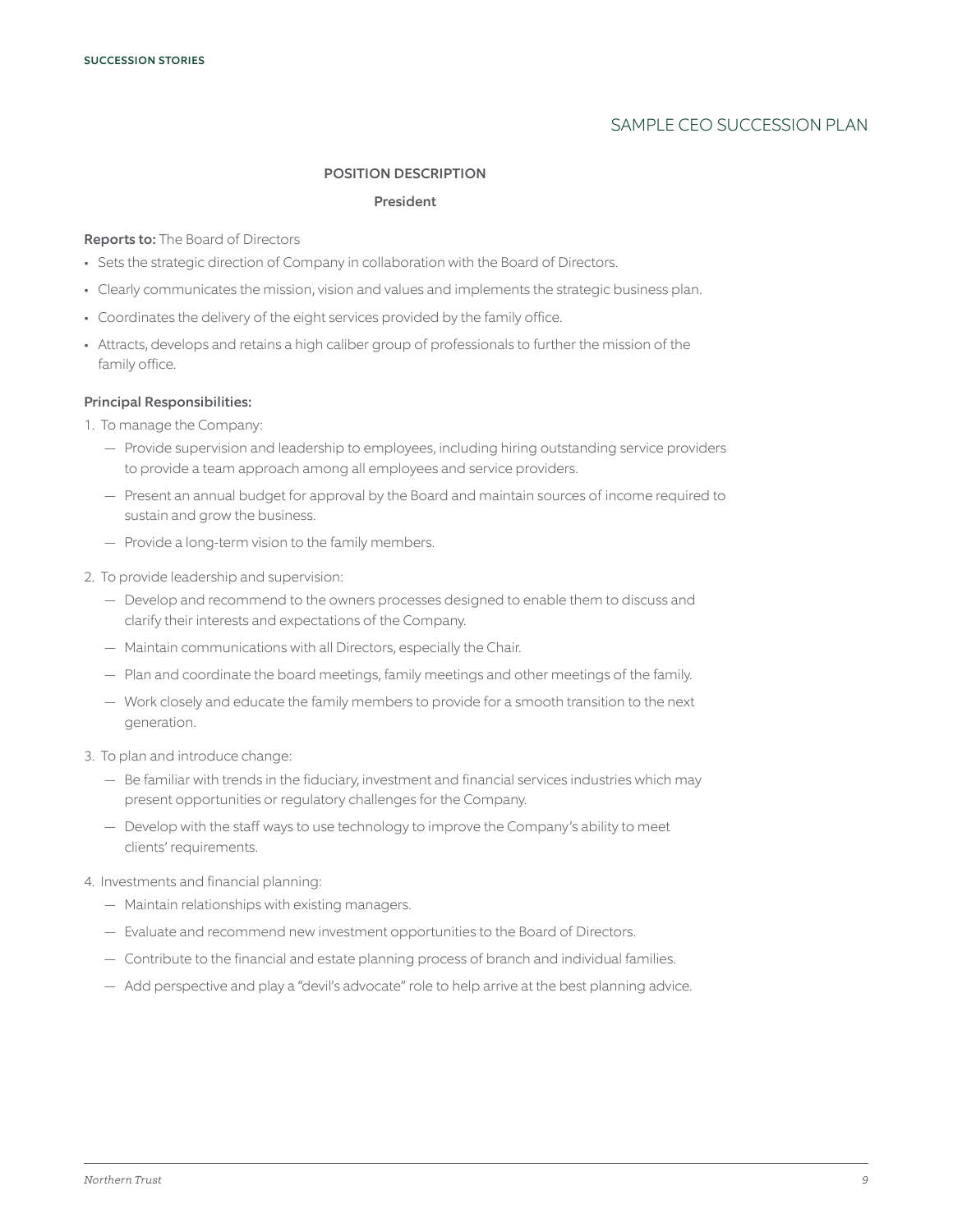# SAMPLE CEO SUCCESSION PLAN

#### TRANSITION PLAN

#### Board Communication: Board Chair

#### President's Client Responsibilities:

- The Chair of the Board of Directors will appoint a point person for the clients during the transition.
- All communications to clients are documented in SharePoint.

#### Officer Reporting:

- Chief Financial Officer will report directly to Board Chair.
- Transition team will determine other reporting duties.

#### Selection Committee:

• The Board of Directors will select a search committee which will have representation from each of the branches and generations along with expertise in conducting an executive search.

Personnel Issues: The Chief Financial Officer can oversee with quidance from the employee responsible for human resources and outside advisors.

#### IDEAL CANDIDATE CHARACTERISTICS

#### Personal Characteristics:

- A person whose character demonstrates integrity, ethics, responsibility and compassion
- A strategic thinker
- An educator
- Negotiating skills and the ability to resolve conflict
- Entrepreneurial, highly motivated, imaginative and resourceful
- A self-starter
- Reasoned risk taker who embraces challenge
- An individual who has shown a high level of community involvement and charitable tendencies
- A motivator of the organization, optimistic, inspiring, energetic, loyal and committed
- An excellent communicator who communicates clearly and concisely, both written and oral
- Listens well
- Creates trust and develops relationships, treats others with respect, encourages open dialogue
- An individual who shows a chemistry with family members
- Strong commitment to client customer service
- An individual who thrives in a team environment
- Emotionally intelligent, perceptive and demonstrates inclusiveness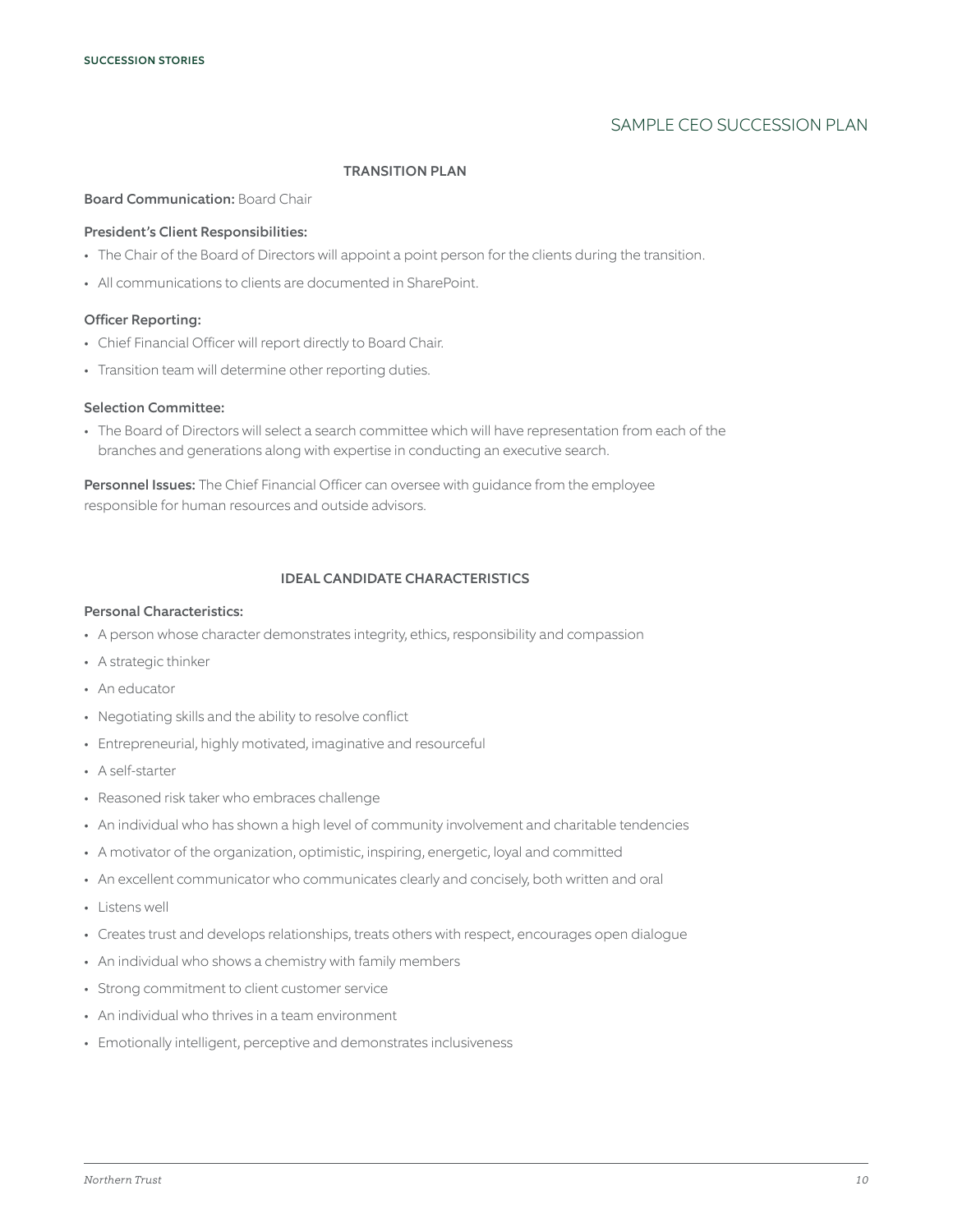# SAMPLE CEO SUCCESSION PLAN

#### Business and Leadership Skills:

#### Tends to the Board:

- Utilizes and leverages individual Board members' expertise
- Helps the Chair to develop the Board
- Reports to the Board the investment results and allocation
- Recommends to the Board investment opportunities

#### Maintains relationships with Key External Stakeholders:

- Family members and spouses
- Key customers

#### Vision and Strategy:

- Leads the creation of an inspirational vision of a future state which is memorable and evokes strong emotions
- Communicates the vision in inspiring ways to family members and employees
- Sets strategy aligned with the vision

# Team Leadership:

- Selects and develops talent with diverse points of view
- Creates and builds a high-performance senior team
- Sets goals and performance standards
- Holds people accountable and monitors key performance indicators
- Decisive in the face of complexity and uncertainty

#### Educator:

- Ability to blend education into meetings with the family
- Facilitate transitions between generations
- Create a culture of education within the family office